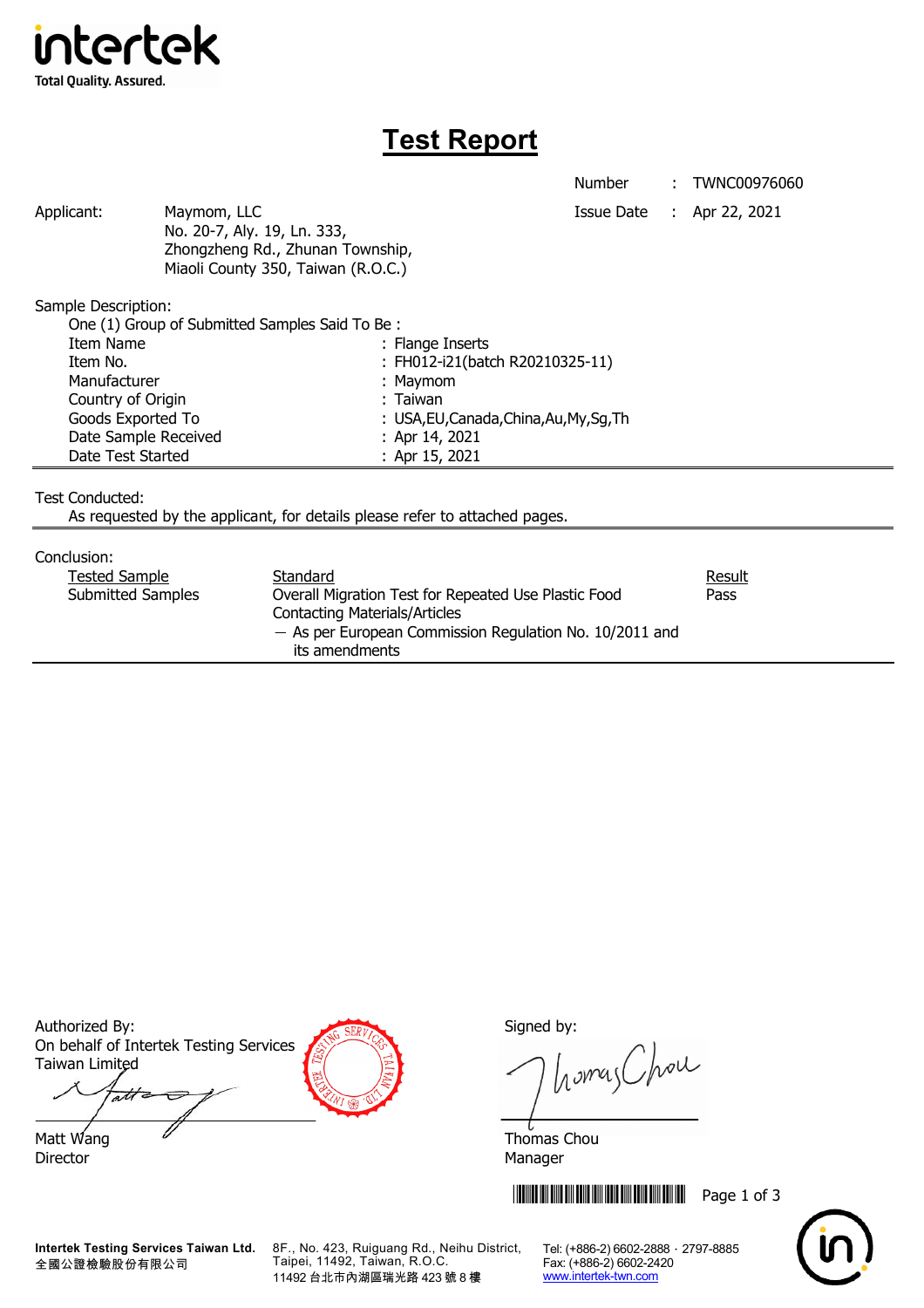

Test Conducted :

Number : TWNC00976060

## **Overall Migration Test for Repeated Use Plastic Food Contacting Materials/Articles**

As per European Commission regulation (EU) No. 10/2011 and its amendments, the migration test shall be carried out three times on a signal tested sample for repeated use materials and articles.

I. Test Condition: OM 0: 40℃ for 30 minutes

II. Test Result: Food Simulant: 50%(w/v) ethanol

| <b>Tested Sample</b>                                                                                                                                                                                                                                                                                                                                                                                                                                                                                                                                                                                                                                                                            |  | Result (mg/kg food)<br>2 <sup>nd</sup> Test<br>3 <sup>rd</sup> T <u>est</u><br>$1^{\rm st}$ Test |     |     | Limit (mg/kg food) |  |  |
|-------------------------------------------------------------------------------------------------------------------------------------------------------------------------------------------------------------------------------------------------------------------------------------------------------------------------------------------------------------------------------------------------------------------------------------------------------------------------------------------------------------------------------------------------------------------------------------------------------------------------------------------------------------------------------------------------|--|--------------------------------------------------------------------------------------------------|-----|-----|--------------------|--|--|
| Semitransparent soft plastic                                                                                                                                                                                                                                                                                                                                                                                                                                                                                                                                                                                                                                                                    |  | 2.7                                                                                              | 2.5 | ND. | 60                 |  |  |
| Remarks:<br>$=$ Not detected<br>ND.<br>Detection limit = $1.0$ mg/kg food<br>Solvents & test condition were selected based on applicant's request.<br>The limit of 60 mg/kg was quoted for samples intended for infants and young children.<br>According to point 3.3.2 in Annex V to (EU) No. 10/2011 amended by (EU) No. 2020/1245, the overall<br>migration in the second test shall not exceed the level observed in the first test, and the overall<br>migration in the third test shall not exceed the level observed in the second test. Compliance with the<br>overall migration limit shall be verified on the basis of the level of the overall migration found in the<br>third test. |  |                                                                                                  |     |     |                    |  |  |

Tel: (+886-2) 6602-2888 · 2797-8885 Fax: (+886-2) 6602-2420 www.intertek-twn.com

**THEFT REFERENCE IN THE FULL THE REFERENCE IN THE REFERENCE IN THE REFERENCE IN THE REFERENCE IN THE REFERENCE I**